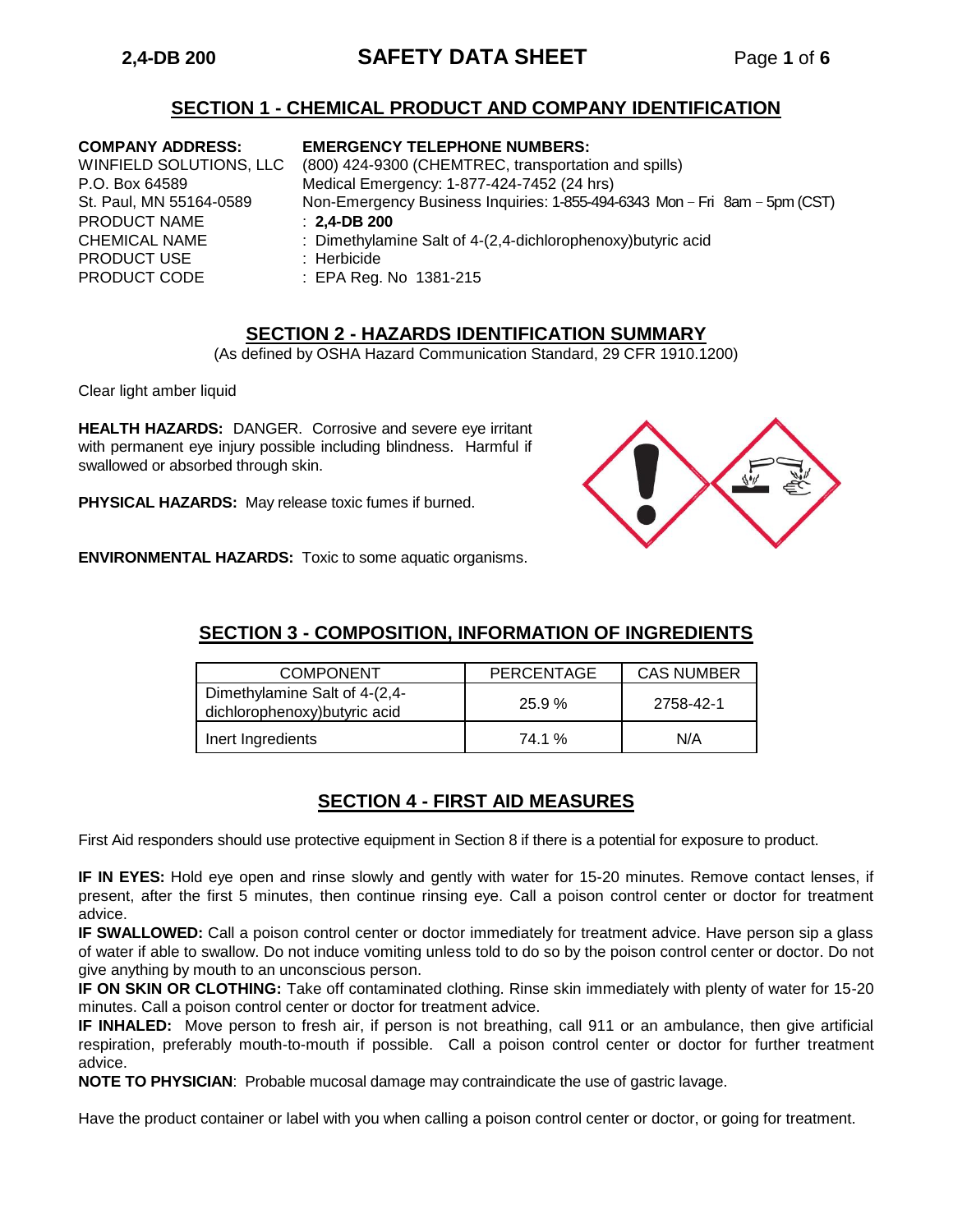## **2,4-DB 200 SAFETY DATA SHEET** Page **2** of **6**

## **SECTION 5 - FIRE FIGHTING MEASURES**

National Fire Protection Rating (NFPA)

| I HEALTH       |                               |  |              |           |
|----------------|-------------------------------|--|--------------|-----------|
| I FLAMMABILITY |                               |  |              |           |
| REACTIVITY     |                               |  |              |           |
|                | 4=Severe 3=Serious 2=Moderate |  | $1 =$ Slight | 0=Minimal |

**FLASHPOINT:** >100°C

**EXTINGUISHING MEDIA:** Water spray, Foam

**FIRE AND EXPLOSION HAZARD:** Combustion may generate hydrogen chloride and oxides of nitrogen,gases

**FIRE FIGHTING INSTRUCTIONS:** Evacuate area and fight fire upwind from a safe distance to avoid possible hazardous fumes and decomposition products. Dike and collect water used to fight fire to prevent environmental damage due to run off. Foam or dry chemical fire extinguishing systems are preferred to prevent environmental damage from excessive water run off.

**FIRE FIGHTING EQUIPMENT:** Self-contained breathing apparatus with full facepiece and protective clothing.

Minimize use of water to prevent environmental contamination. Contact your State Pesticide or Environmental Control Agency, or nearest EPA Regional Office for guidance on disposal.

## **SECTION 6 - ACCIDENTAL RELEASE MEASURES**

**IN CASE OF SPILLS OR LEAKS:** Clean up spills immediately, observing precautions in Section 8 of this document. Isolate hazard area. Keep unnecessary and unprotected personnel from entering.

**SMALL SPILL:** Absorb small spills on sand, vermiculite or other inert absorbent. Place contaminated material in appropriate container for disposal.

**LARGE SPILL:** Dike large spills using absorbent or impervious material such as clay or sand. Recover and contain as much free liquid as possible for reuse. Allow absorbed material to solidify, and scrape up for disposal.

Minimize use of water to prevent environmental contamination

## **SECTION 7 - HANDLING AND STORAGE**

KEEP OUT OF REACH OF CHILDREN!

Wear proper safety equipment specified in Section 8 when mixing, loading or otherwise handling concentrate.

**HANDLING:** Use only in a well-ventilated area. Do not reuse this container. Wear proper safety equipment

**STORAGE:** Store in original container in a dry secured storage area. Keep container tightly closed when not in use. . Keep away from food, feed and drinking water. Store away from heat (> 100 F) and keep from freezing (< 35 F).

Do not contaminate water, food or feed by storage or disposal.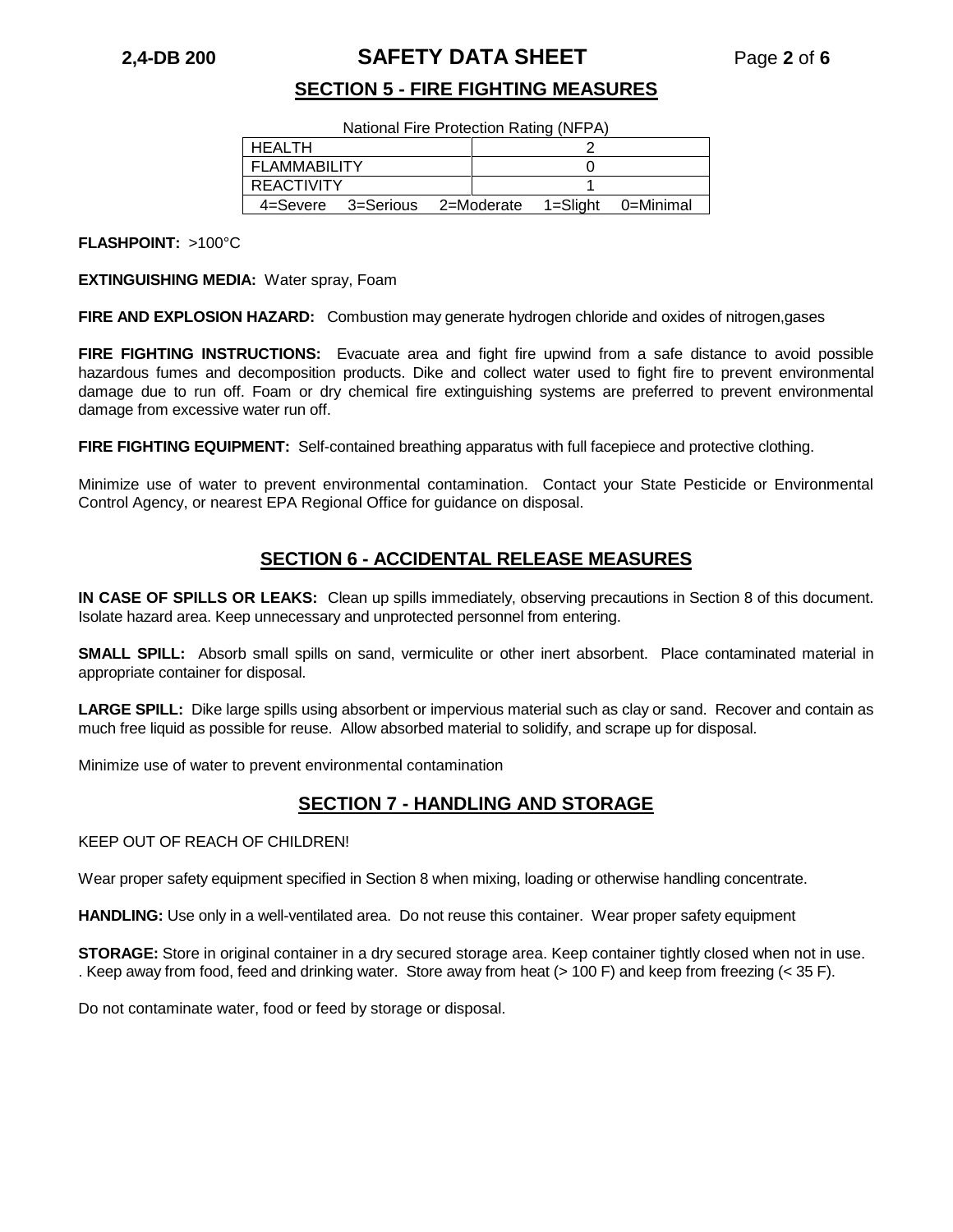# **2,4-DB 200 SAFETY DATA SHEET** Page **3** of **6**

## **SECTION 8 - EXPOSURE CONTROLS, PERSONAL PROTECTION**

#### **EXPOSURE LIMITS (8 hour TWA, ppm):** .

| <b>COMPONENT</b>                                               | OSHA PEL   | ACIGH TLV  |
|----------------------------------------------------------------|------------|------------|
| Dimethylamine Salt of 4-(2,4-<br>dichlorophenoxy) butyric acid | Not listed | Not listed |

**ENGINEERING CONTROLS:** Proper ventilation is required when handling or using this product to avoid exposure to airborne contaminants. Local mechanical exhaust ventilation may be required. Facilities storing or utilizing this material should be equipped with an eyewash facility and a safety shower.

#### **PERSONAL PROTECTIVE EQUIPMENT:**

EYE PROTECTION - Safety goggles or full face respirator if vapors cause eye discomfort.

CLOTHING – Long-sleeved shirt and long pants, Shoes plus socks. Chemical-resistant apron when mixing/loading, cleaning up spills, cleaning equipment, or otherwise exposed to concentrate.

GLOVES – Chemical resistant gloves made of any waterproof material.

Discard clothing and other absorbent materials that have been drenched or heavily contaminated with this product's concentrate. Do not reuse them. Follow manufacturer's instructions for cleaning and maintaining PPE. If no such instructions for washables, use detergent and hot water. Keep and wash PPE separately from other laundry.

**USER SAFETY RECOMMENDATIONS:** Wash hands before eating, drinking, chewing gum, using tobacco or using the toilet. Remove clothing immediately if pesticide gets inside. Then wash thoroughly and put on clean clothing. Remove PPE immediately after handling this product. Wash the outside of gloves before removing. As soon as possible, wash thoroughly and change into clean clothing.

## **SECTION 9 - PHYSICAL AND CHEMICAL PROPERTIES**

| Appearance:                        | Clear light amber liquid                  |  |  |
|------------------------------------|-------------------------------------------|--|--|
| Odor:                              | Amine like odor                           |  |  |
| pH:                                | $6.9 - 7.9$                               |  |  |
| <b>Melting Point:</b>              | Not applicable                            |  |  |
| <b>Boiling Point:</b>              | No data                                   |  |  |
| <b>Flash Point:</b>                | $>100^{\circ}$ C                          |  |  |
| <b>Evaporation Rate:</b>           | No data                                   |  |  |
| <b>Flammability:</b>               | Not flammable                             |  |  |
| <b>Flammability Limits:</b>        | Not applicable                            |  |  |
| Vapor Pressure:                    | No data                                   |  |  |
| <b>Vapor Density:</b>              | Not applicable                            |  |  |
| Density:                           | $1.06 - 1.10$ g/ml $(8.85 - 9.18$ lb/gl)* |  |  |
| <b>Solubility:</b>                 | Emulsifies                                |  |  |
| <b>Partition Coefficient:</b>      | No data                                   |  |  |
| <b>Auto-Ignition Temperature:</b>  | No data                                   |  |  |
| Decomposition Temperature: No data |                                           |  |  |
| <b>Viscosity:</b>                  | 5.329 cSt @ 20°C; 3.014 cSt @ 40°C        |  |  |

\*Listed density is an approximate value and does not necessarily represent that of a specific batch.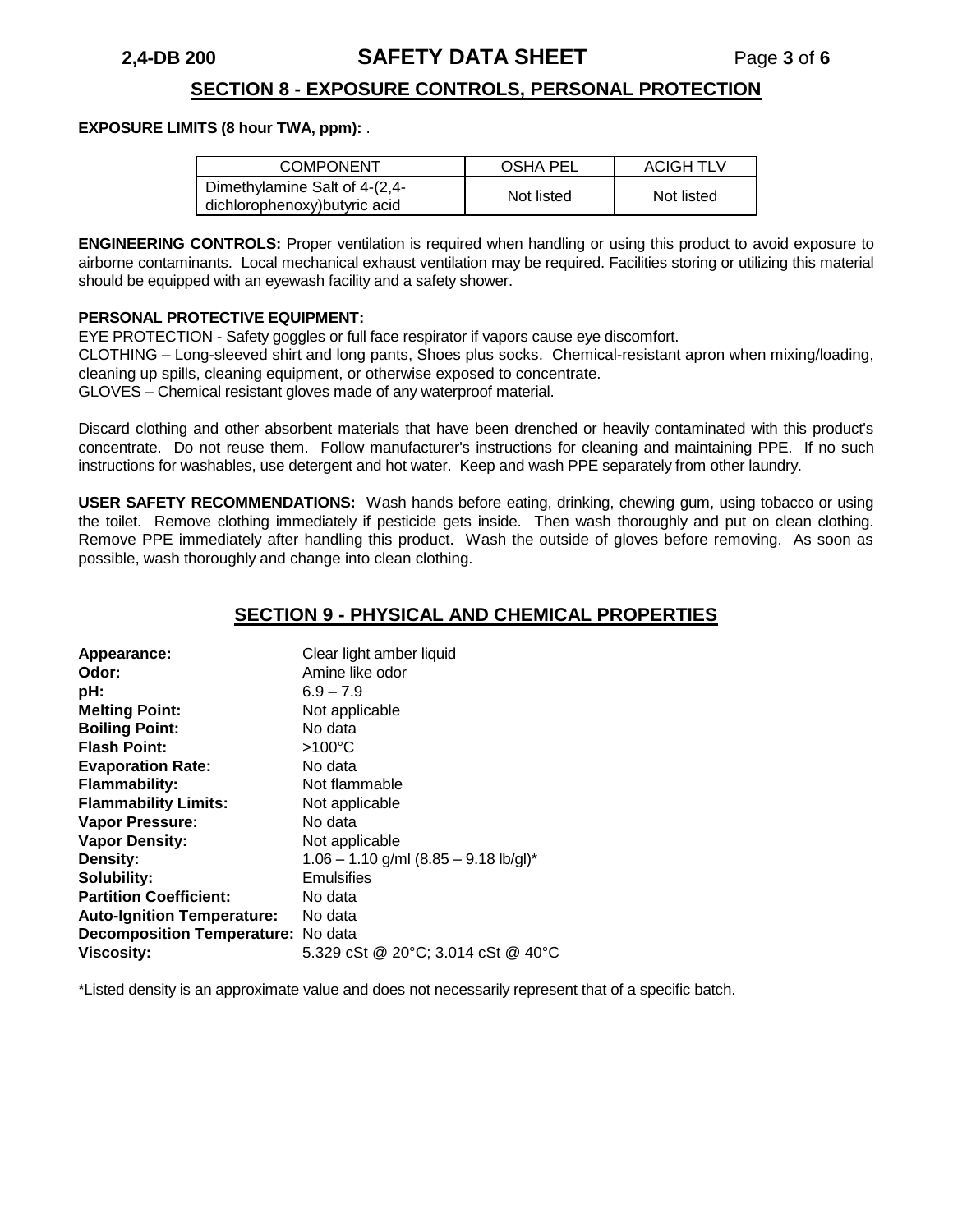# **2,4-DB 200 SAFETY DATA SHEET** Page **4** of **6**

## **SECTION 10 - STABILITY AND REACTIVITY**

**PRODUCT REACTIVITY:** Not known to be reactive.

**CHEMICAL STABILITY:** Stable under normal conditions

**HAZARDOUS REACTION/POLYMERIZATION:** Will not occur

**CONDITIONS TO AVOID:** Avoid excessive heat.

**INCOMPATIBLE MATERIALS:** Oxidizing agents and acids.

**HAZARDOUS DECOMPOSITION PRODUCTS:**. Thermal decomposition may release toxic gases such as HCl

## **SECTION 11 - TOXICOLOGICAL INFORMATION**

#### **ACUTE TOXICITY:**

Oral  $LD_{50}$  (rat)  $>2000$  mg/kg Dermal  $LD_{50}$  (rat)  $>5000$  mg/kg Inhalation  $LC_{50}$  (rat)  $>2.01$  mg/L Eye Irritation (rabbit) Severely irritating Skin Irritation (rabbit) Slightly irritating Sensitization (guinea pig) Not a contact sensitizer

#### **CARCINOGEN STATUS:**

| OSHA       | Nο                            |
|------------|-------------------------------|
| <b>NTP</b> | Nο                            |
| IARC       | 2B (chlorophenoxy herbicides) |

**TERATOGENICITY:** No evidence of developmental or reproductive toxicity

**MUTAGENICITY:** No known to be mutagenic

## **SECTION 12 - ECOLOGICAL INFORMATION**

**ENVIRONMENTAL SUMMARY:** This chemical is toxic to fish. Do not apply directly to water, to areas where surface water is present or to intertidal areas below the mean high water mark. Do not contaminate water when disposing of equipment washwaters or rinsate.

Drift and runoff from treated areas may be hazardous to aquatic organisms in neighboring issues. Do not contaminate water when disposing of equipment washwaters. Do not contaminate water intended for irrigation or domestic purposes. Do not apply when weather conditions favor drift from target area.

Ground Water Contamination Most cases of ground water contamination involving phenoxy herbicides such as 2,4- DB have been associated with mixing/loading and disposal sites. Caution should be exercised when handling 2,4- DB pesticides at such sites to prevent contamination of ground water supplies. Use of closed systems for mixing or transferring this pesticide will reduce the probability of spills. Placement of the mixing/loading equipment on an impervious pad to contain spills will help prevent ground water contamination.

This chemical has properties and characteristics associated with chemicals detected in groundwater. The use of this chemical in areas where soils are permeable, particularly where the water table is shallow, may result in groundwater contamination. Application around a cistern or well may result in contamination of drinking water or groundwater.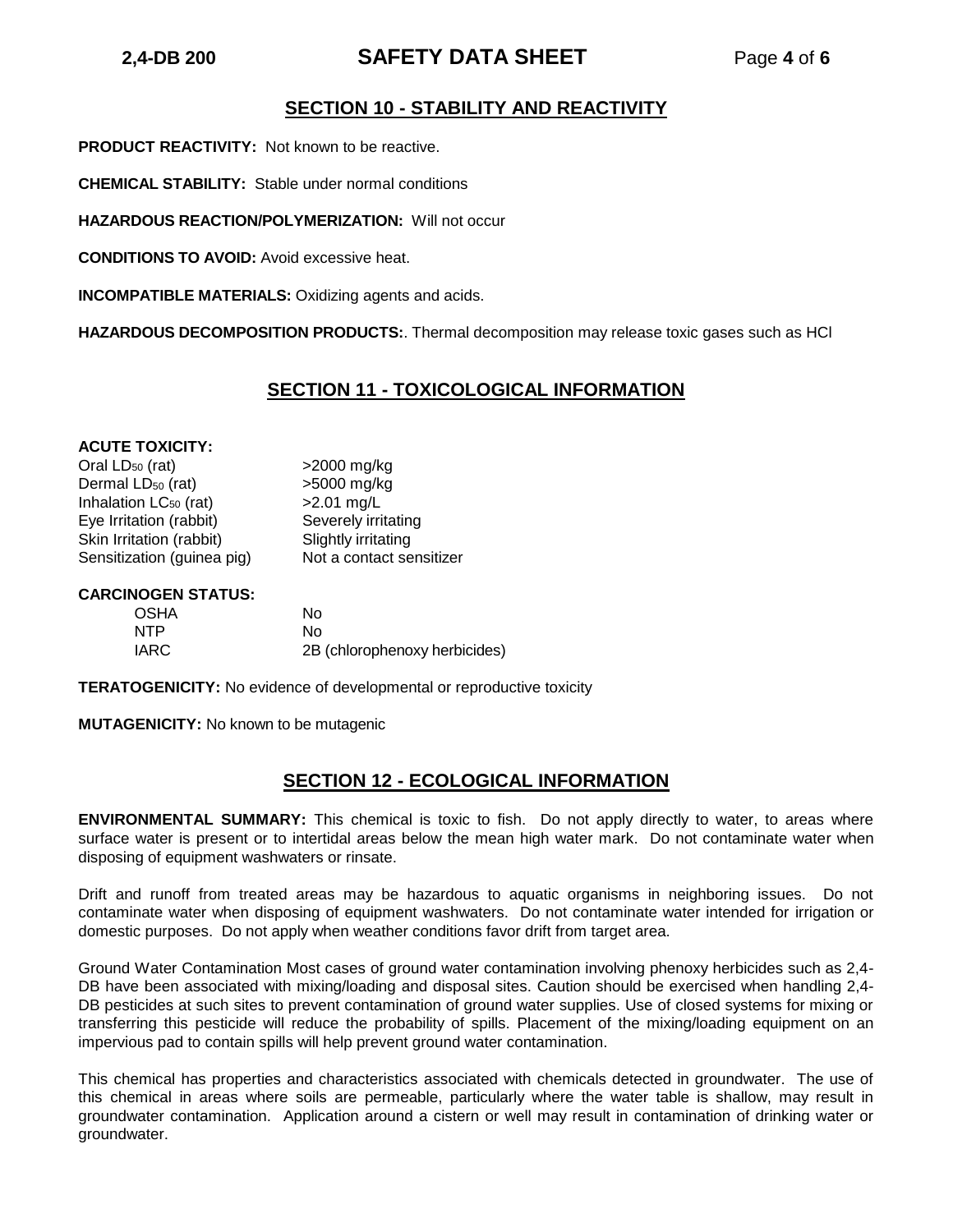**FATE:** 2,4-DB DMA salt dissociates to the parent acid rapidly after application. 2,4-DB acid has a half-life of 6-30 days depending on soil type. 2,4-DB acid is moderately mobile in soil.

| FISH TOXICITY: (Acid Technical)<br>96 hour LC <sub>50</sub> , Bluegill -<br>96 hour LC <sub>50</sub> , Rainbow trout -                        | Unknown<br>$2 \text{ mg/L}$    |
|-----------------------------------------------------------------------------------------------------------------------------------------------|--------------------------------|
| <b>AVIAN TOXICITY: (Acid Technical)</b><br>Oral Dietary LC <sub>50</sub> , Bobwhite Quail -<br>Oral Dietary LC <sub>50</sub> , Mallard Duck - | $> 5,000$ ppm<br>$> 5,000$ ppm |
| <b>BEE TOXICITY:</b>                                                                                                                          | 14.5 ug/bee.                   |

## **SECTION 13 - DISPOSAL CONSIDERATIONS**

Do not contaminate water, food or feed by storage or disposal.

**PESTICIDE DISPOSAL:** Pesticide wastes are acutely hazardous. Improper disposal of excess pesticide, spray mixture, or rinsate is a violation of Federal law. If these wastes cannot be disposed of by use according to label instructions, contact your State Pesticide or Environmental Control Agency, or the Hazardous Waste representative at the nearest EPA Regional Office for guidance.

**CONTAINER DISPOSAL:** Non-refillable containers: Do not reuse or refill this container. Offer for recycling, if available. Triple rinse or pressure rinse container (or equivalent) promptly after emptying.

Refillable container: Refill this container with pesticide only. Do not reuse this container for any other purpose. Cleaning the container before final disposal is the responsibility of the person disposing of the container. Cleaning before refilling is the responsibility of the refiller.

Refer to the container label to determine if it is refillable and for complete cleaning and disposal instructions.

## **SECTION 14 - TRANSPORT INFORMATION**

| <b>SHIPPING DESCRIPTION:</b><br>(Ground transport) | Not regulated by DOT |
|----------------------------------------------------|----------------------|
| <b>TRANSPORT HAZARD CLASS:</b>                     | n/a                  |
| UN NUMBER:                                         | n/a                  |
| <b>DOT PACKING GROUP:</b>                          | Ш                    |

## **SECTION 15 - REGULATORY INFORMATION**

| <b>CERCLA REPORTABLE QUANTITY:</b>                                                    | Not listed                                                                          |
|---------------------------------------------------------------------------------------|-------------------------------------------------------------------------------------|
| <b>SARA TITLE III STATUS:</b><br>311/312 Hazard Categories -<br>313 Toxic Chemicals - | Immediate & Delayed Health<br>Not listed                                            |
| <b>CALIFORNIA PROP 65:</b>                                                            | 2.4-DB acid listed                                                                  |
| <b>TSCA:</b>                                                                          | This product is exempted from TSCA because it is solely for<br>FIFRA regulated use. |